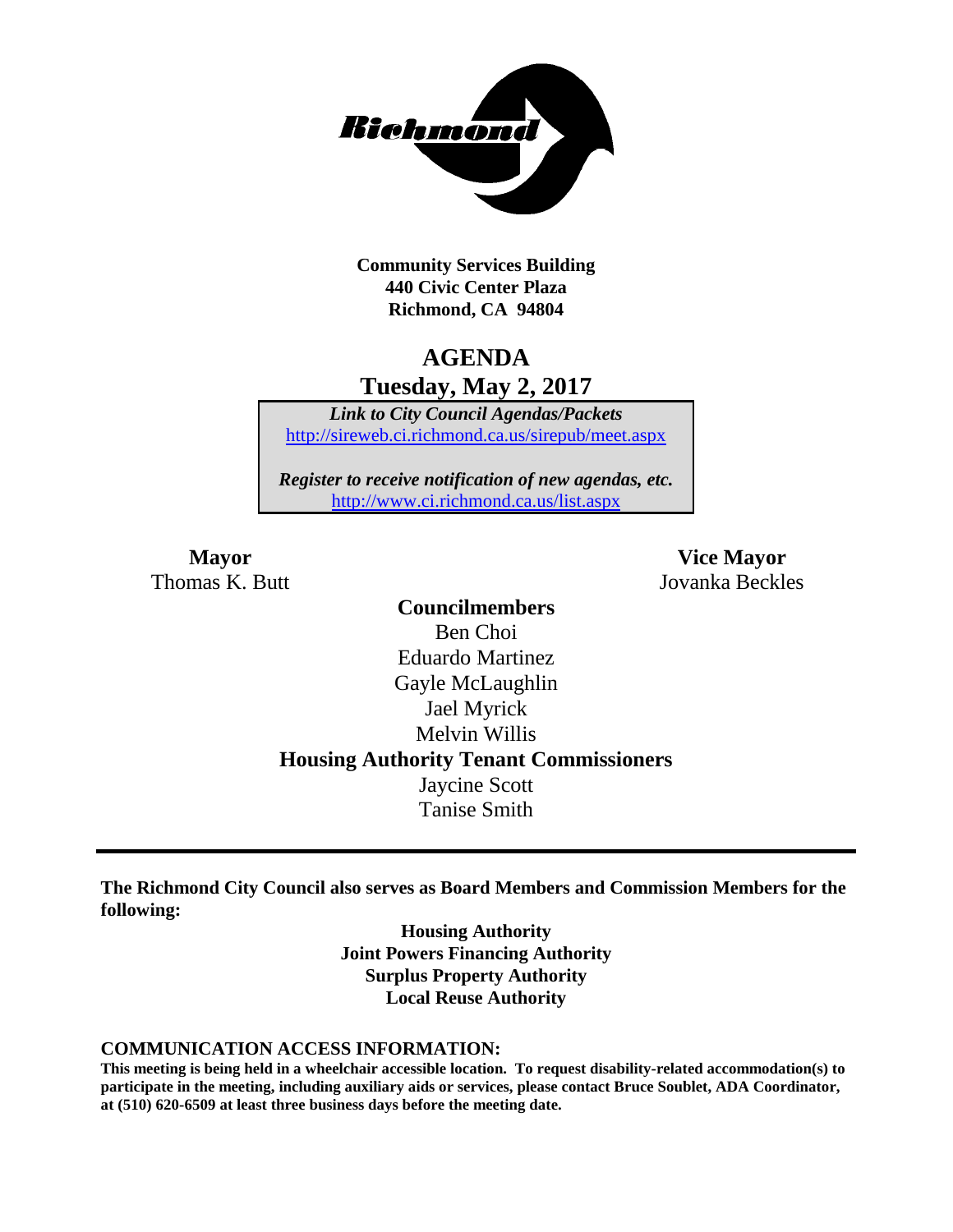# **MEETING PROCEDURES**

The City of Richmond encourages community participation at its City Council meetings and has established procedures that are intended to accommodate public input in a timely and time-sensitive way. As a courtesy to all members of the public who wish to participate in City Council meetings, please observe the following procedures:

**PUBLIC COMMENT ON AGENDA ITEMS:** Anyone who desires to address the City Council on items appearing on the agenda must complete and file a pink speaker's card with the City Clerk **prior** to the City Council's consideration of the item. Once the City Clerk has announced the item, no person shall be permitted to speak on the item other than those persons who have submitted their names to the City Clerk. Your name will be called when the item is announced for discussion. **Each speaker will be allowed up to TWO (2) MINUTES to address the City Council on NON-PUBLIC HEARING items listed on the agenda. Speakers are allowed up to THREE (3) minutes on PUBLIC HEARING items.**

**OPEN FORUM FOR PUBLIC COMMENT:** Individuals who would like to address the City Council on matters not listed on the agenda or on items remaining on the consent calendar may do so under Open Forum. All speakers must complete and file a pink speaker's card with the City Clerk **prior** to the commencement of Open Forum. The amount of time allotted to individual speakers shall be determined based on the number of persons requesting to speak during this item. **The time allocation for each speaker will be as follows:** 15 or fewer speakers, a maximum of 2 minutes; 16 to 24 speakers, a maximum of 1 and one-half minutes; and 25 or more speakers, a maximum of 1 minute.

### **SPEAKERS ARE REQUESTED TO OCCUPY THE RESERVED SEATS IN THE FRONT ROW BEHIND THE SPEAKER'S PODIUM AS THEIR NAME IS ANNOUNCED BY THE CITY CLERK.**

**CONSENT CALENDAR:** Consent Calendar items are considered routine and will be enacted, approved or adopted by one motion unless a request for removal for discussion or explanation is received from the audience or the City Council. A member of the audience requesting to remove an item from the Consent Calendar must first complete a speaker's card and discuss the item with a City staff person who has knowledge of the subject material, prior to filing the card with the City Clerk and **prior** to the City Council's consideration of Agenda Review. An item removed from the Consent Calendar may be placed anywhere on the agenda following the City Council's agenda review.

**CONDUCT AT MEETINGS:** Richmond City Council meetings are limited public forums during which the City strives to provide an open, safe atmosphere and promote robust public debate. Members of the public, however, must comply with state law, as well as the City's laws and procedures and may not actually disrupt the orderly conduct of these meetings. The public, for example, may not shout or use amplifying devices, must submit comment cards and speak during their allotted time, may not create a physical disturbance, may not speak on matters unrelated to issues within the jurisdiction of the City Council or the agenda item at hand, and may not cause immediate threats to public safety.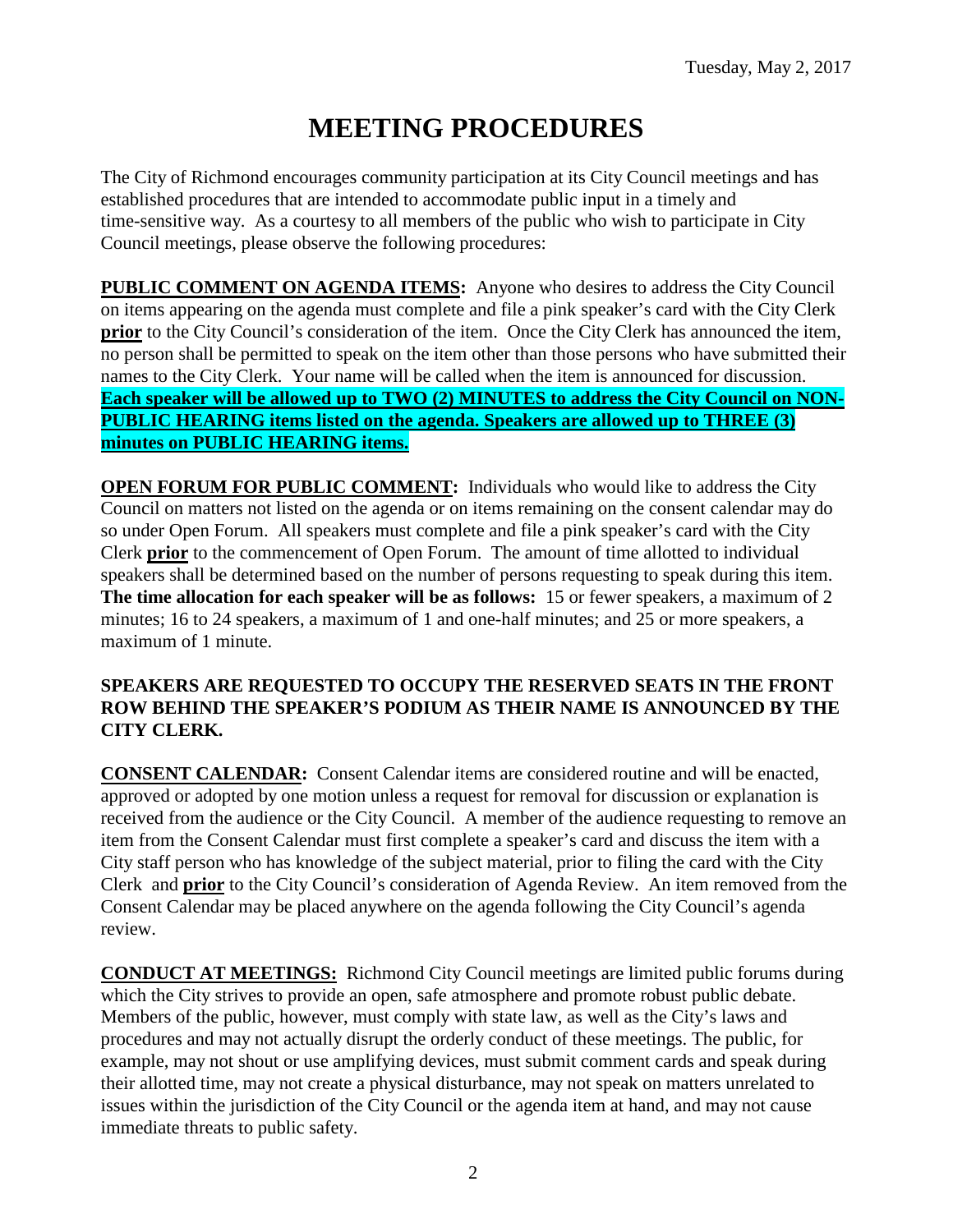**CITY HARASSMENT POLICY:** The City invites public comment and critique about its operations, including comment about the performance of its public officials and employees, at the public meetings of the City Council and boards and commissions. However, discriminatory or harassing comments about or in the presence of City employees, even comments by third parties, may create a hostile work environment, if severe or pervasive. The City prohibits harassment against an applicant, employee, or contractor on the basis of race, religious creed, color, national origin, ancestry, physical disability, medical condition, mental disability, marital status, sex (including pregnancy, childbirth, and related medical conditions), sexual orientation, gender identity, age or veteran status, or any other characteristic protected by federal, state or local law. In order to acknowledge the public's right to comment on City operations at public meetings, which could include comments that violate the City's harassment policy if such comments do not cause an actual disruption under the Council Rules and Procedures, while taking reasonable steps to protect City employees from discrimination and harassment, City Boards and Commissions shall adhere to the following procedures. If any person makes a harassing remark at a public meeting that violates the above City policy prohibiting harassment, the presiding officer of the meeting may, at the conclusion of the speaker's remarks and allotted time: (a) remind the public that the City's Policy Regarding Harassment of its Employees is contained in the written posted agenda; and (b) state that comments in violation of City policy are not condoned by the City and will play no role in City decisions. If any person makes a harassing remark at a public meeting that violates the above City policy, any City employee in the room who is offended by remarks violating the City's policy is excused from attendance at the meeting. No City employee is compelled to remain in attendance where it appears likely that speakers will make further harassing comments. If an employee leaves a City meeting for this reason, the presiding officer may send a designee to notify any offended employee who has left the meeting when those comments are likely concluded so that the employee may return to the meeting. The presiding officer may remind an employee or any council or board or commission member that he or she may leave the meeting if a remark violating the City's harassment policy is made. These procedures supplement the Council Rules and Procedures relating to disruption of orderly conduct at Council meetings.

Any law enforcement officer on duty or whose service is commanded by the presiding officer shall be Sergeant-at-Arms of the Council meetings. He/she, or they, shall carry out all orders and instructions given by the presiding officer for the purpose of maintaining order and decorum at the Council meetings (City Council Rules of Procedure and Order Section III F, RMC Section 2.12.030).

**\*\*\*\*\*\*\*\*\*\*\*\*\*\*\*\*\*\*\*\*\*\*\*\*\*\*\*\*\*\*\*\*\*\*\*\*\*\*\*\*\*\*\*\*\*\*\*\*\*\*\*\*\*\*\*\*\*\***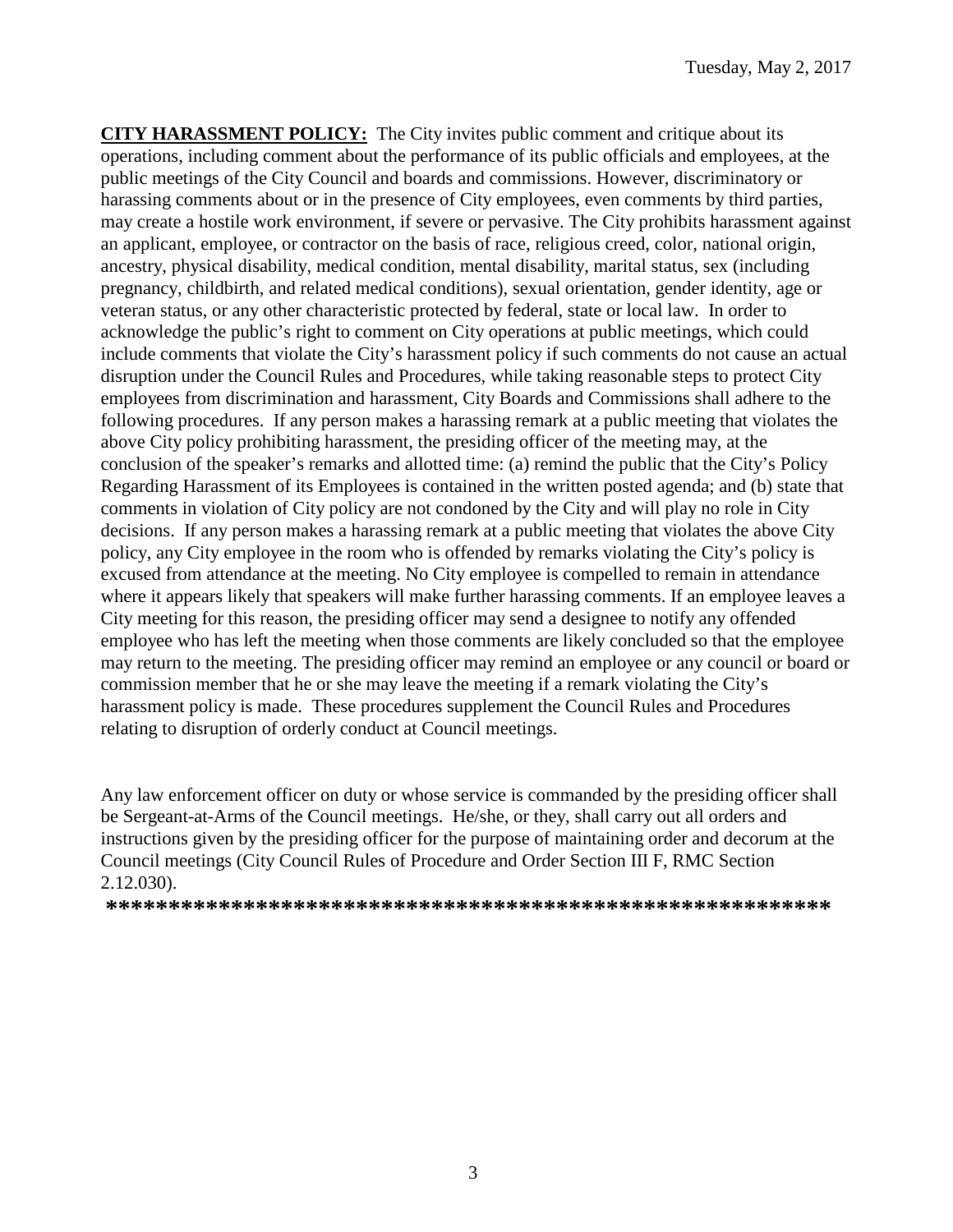# **OPEN SESSION TO HEAR PUBLIC COMMENT BEFORE CLOSED SESSION**

5:15 p.m.

### **A. ROLL CALL**

### **B. PUBLIC COMMENT BEFORE CLOSED SESSION**

### **C. ADJOURN TO CLOSED SESSION**

### **CLOSED SESSION**

Shimada Room of the Community Services Building

### **CITY COUNCIL**

CONFERENCE WITH LEGAL COUNSEL - ANTICIPATED LITIGATION (Significant exposure to litigation pursuant to Subdivision (b) of Government Code Section 54956.9):

One case

LIABILITY CLAIMS -(Government Code Section 54956.9):

Terry Harris vs. City of Richmond

#### CONFERENCE WITH REAL PROPERTY NEGOTIATOR (Government Code Section 54956.8):

Property: Ford Point at terminus of Harbor Way South Agency negotiators: Bill Lindsay and Shasa Curl Negotiating party: Water Emergency Transportation Authority Under Negotiation: Price and terms of payment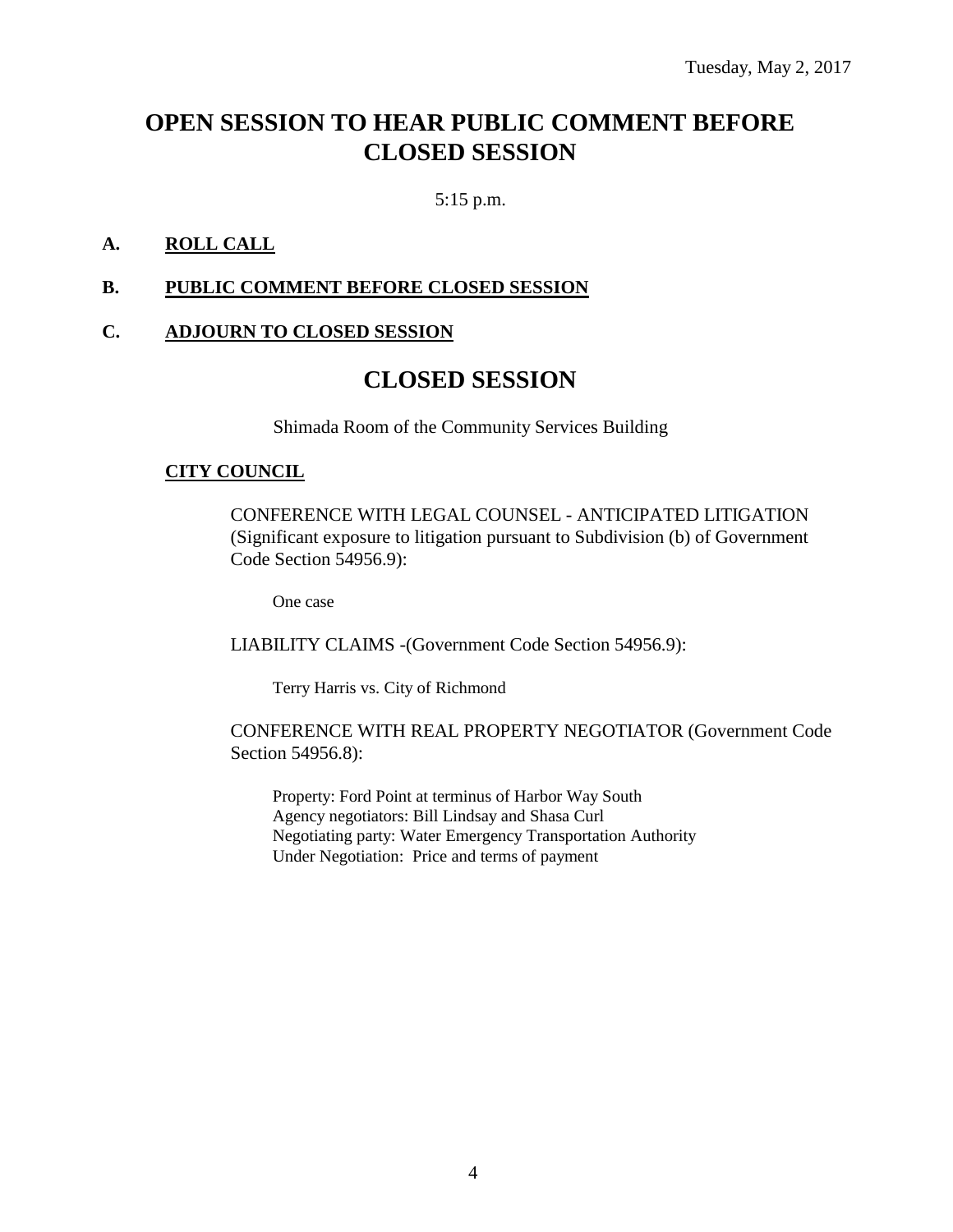# **SPECIAL MEETING OF THE RICHMOND HOUSING AUTHORITY**

6:25 p.m.

- **A. PLEDGE TO THE FLAG**
- **B. ROLL CALL**
- **C. STATEMENT OF CONFLICT OF INTEREST**
- **D. OPEN FORUM FOR PUBLIC COMMENT**
- **E. AGENDA REVIEW**

#### **F. HOUSING AUTHORITY CONSENT CALENDAR**

- **F-1.** ADOPT a resolution removing outgoing City of Richmond Housing Authority Executive Director Timothy Jones and adding the Acting Executive Director, City Manager William Lindsay, as authorizing signatory on Mechanics Bank Depository and Checking Accounts - Housing Authoity (Tony Taplin 621-1320).
- **F-2.** APPROVE the minutes of the February 21, 2017, meeting City Clerk's Office (Pamela Christian 620-6513).
- **G. ADJOURNMENT**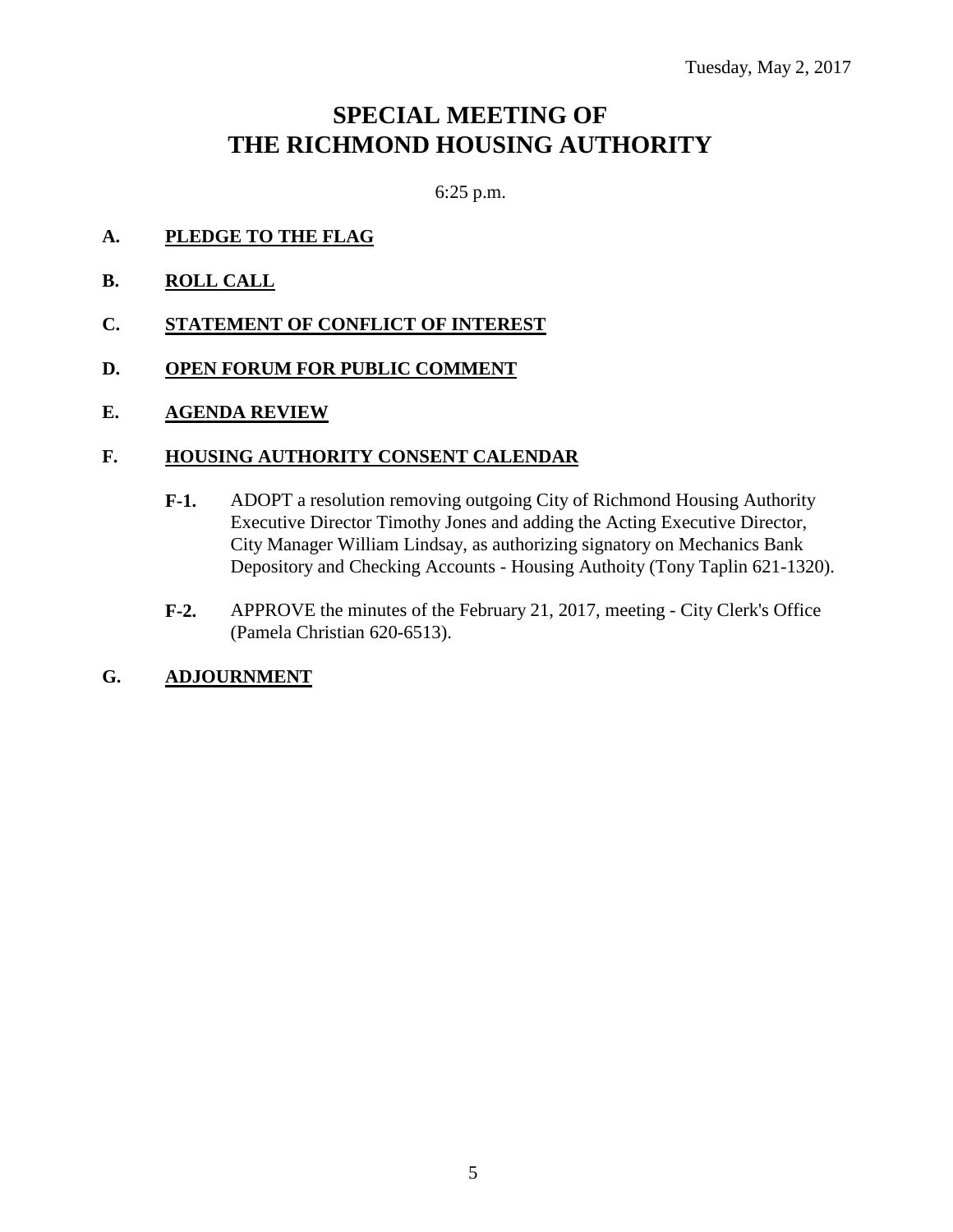# **REGULAR MEETING OF THE RICHMOND CITY COUNCIL**

6:30 p.m.

### **A. ROLL CALL**

- **B. STATEMENT OF CONFLICT OF INTEREST**
- **C. AGENDA REVIEW**

### **D. REPORT FROM THE CITY ATTORNEY OF FINAL DECISIONS MADE DURING CLOSED SESSION**

### **E. REPORT FROM THE CITY MANAGER**

### **F. OPEN FORUM FOR PUBLIC COMMENT**

### **G. CITY COUNCIL CONSENT CALENDAR**

- **G-1.** RECEIVE the City's Investment and Cash Balance Report for the month of March 2017 - Finance Department (Belinda Warner/Latha Ravinder 620-6739).
- **G-2.** ADOPT a resolution renewing and continuing the local emergency on Rifle Range Road due to landslide damage, which was first declared by the City Council on March 7, 2017 - Engineering and Capital Improvement Projects Department (Yader Bermudez 620-5478).
- **G-3.** ADOPT a resolution renewing and continuing the local emergency on Via Verdi due to landslide damage, which was first declared by the City Council on February 28, 2017 - Engineering and Capital Improvement Projects Department (Yader Bermudez 620-5478).
- **G-4.** APPROVE the grant-funded, sole source purchase of five (5) "Stalker DSR 2X" police radar systems manufactured by Applied Concepts Inc., in an amount not to exceed \$17,000 - Police Department (Chief Allwyn Brown 621-1802).
- **G-5.** APPROVE contracts with: (1) Lincoln Aquatics; (2) The Pool Doctor; and (3) Knorr Systems, Inc. to provide as needed equipment, parts, supplies and services to the Richmond Swim Center and Richmond Plunge in an amount not to exceed \$150,000.00 per vendor over a three year period, with an option to extend an additional two-years at \$100,000 per vendor - Department of Infrastructure Maintenance and Operations (Tim Higares 620-6508).
- **G-6.** APPROVE the purchase of repairs to police patrol vehicles #1119 and #1148 by Andy's Auto Body for an aggregate amount not to exceed \$24,000 - Richmond Police Department (Chief Allwyn Brown 621-1802).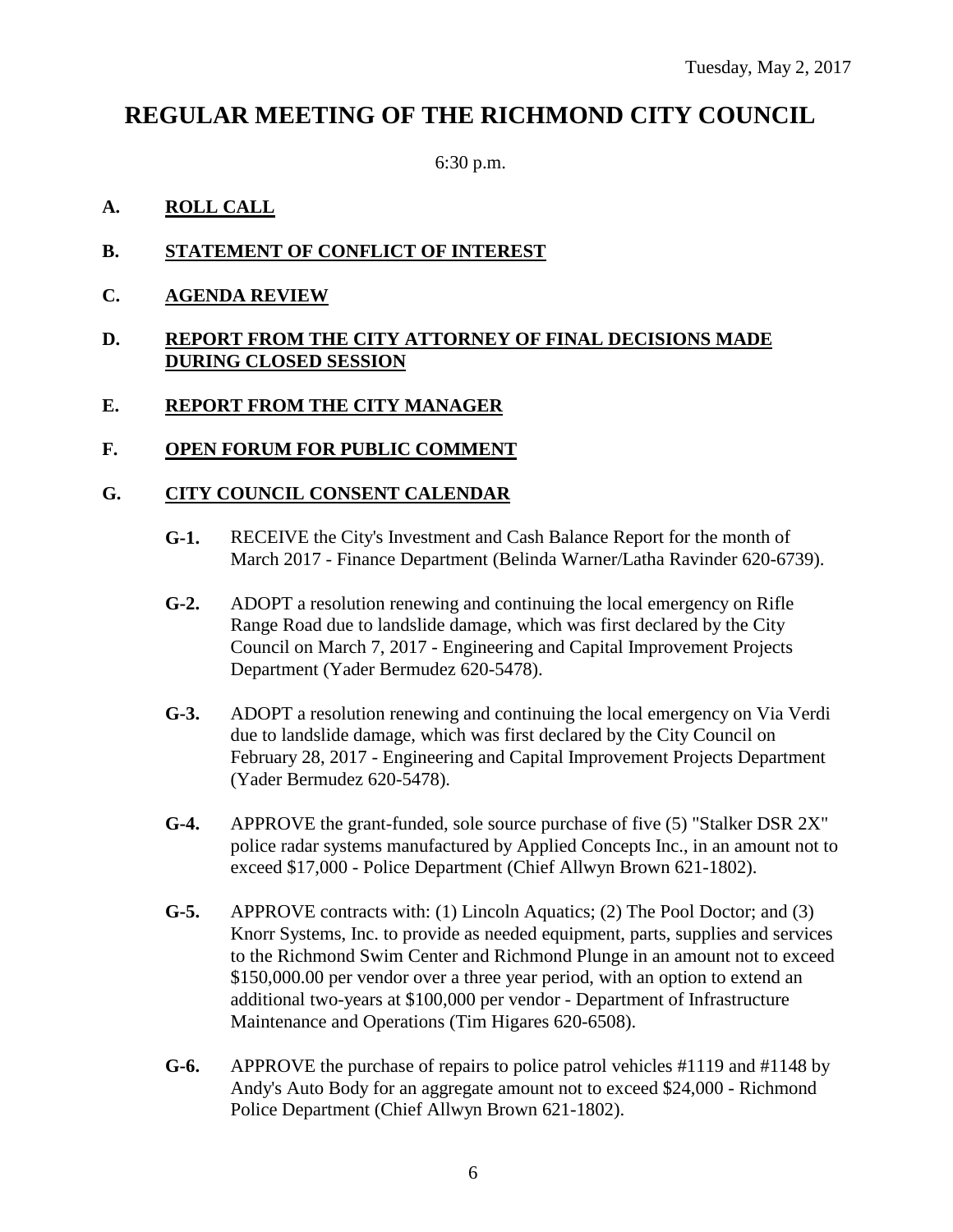- **G-7.** APPROVE actions to update the Recreation and Parks Commission; APPOINT Benjamin Schwartz, new appointment, seat #2, filling an unexpired term with an expiration date of October 26, 2018; and Joey Smith, new appointment, seat #4, term expiration date October 26, 2019 - Office of the Mayor (Mayor Tom Butt 620-6503).
- **G-8.** APPROVE actions to update the Revolving Loan Fund Board; APPOINT: Brian McKeown, new appointment, seat #8 - Office of the Mayor (Mayor Tom Butt 620-6503).
- **G-9.** APPROVE actions to update the Economic Development Commission; APPOINT Ayoka Medlock-Nurse, new appointment, seat #3, term expiration date March 30, 2020, Amanda Elliott, reappointment, seat #5, term expiration date March 30, 2020 - Office of the Mayor (Mayor Tom Butt 620-6503).
- **G-10.** APPROVE appointments for the Environmental and Community Investment Agreement (ECIA) Grant Review Ad Hoc Committee: APPOINT Lisa Stephenson-Johnson, reappointment, seat #1, term expiration date March 31, 2018, Carol Hegstrom, reappointment, seat #2, term, expiration date March 31, 2018, Andrea Bailey, reappointment, seat #3, term expiration date March 31, 2018 Lidia Perdomo, reappointment, seat #4, term expiration date March 31, 2018, and Monica Lazo, reappointment, seat #5, term expiration date March 31, 2018 - Office of the Mayor (Mayor Tom Butt 620-6503).
- **G-11.** PROCLAMATION declaring the month of May 2017 as Historic Preservation Month - Office of the Mayor (Mayor Tom Butt 620-6503).
- **G-12.** PROCLAMATION declaring May 2017 as Bike Month in the City of Richmond - Office of the Mayor (Mayor Tom Butt 620-6503).
- **G-13.** AUTHORIZE the City Manager to execute the First Amendment to the Exclusive Right to Negotiate Agreement with the Integral Development Group for the development of the city-owned former Fire Training Center site located at 3506 Cutting Boulevard - City Manager's Office (Bill Lindsay/Shasa Curl 620- 6512).
- **G-14.** APPROPRIATE into the fiscal year 2016-17 budget a \$259,730 Sustainable Transportation Planning Program grant received from the Department of Transportation (Caltrans), and a local match of \$33,651 from Environmental and Community Investment Agreement (ECIA) funds, for the development of a First Mile / Last Mile Transportation Strategic plan - City Manager's Office (Bill Lindsay 620-6512).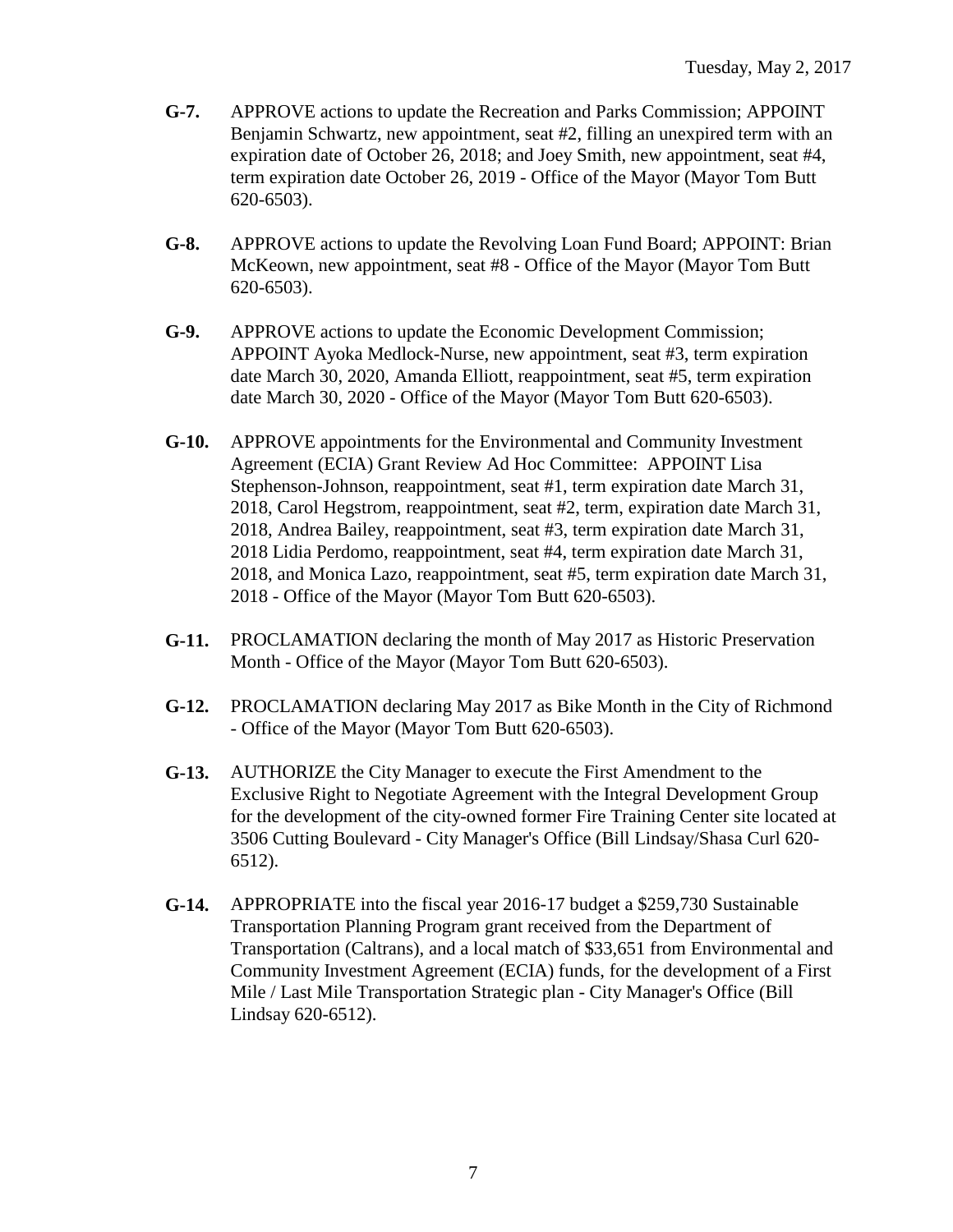- **G-15.** APPROVE the sole source purchase of Globe firefighter personal protective equipment through L.N. Curtis & Sons, the exclusive distributor of Globe Manufacturing protective clothing, for a cost of \$162,000 over a three-year period ending June 30, 2019 - Fire Department (Chief Adrian Sheppard 307- 8041). **This item was continued from the April 18, 2017, meeting.**
- **G-16.** APPROVE the purchases of a thermal imaging camera for the Hazardous Materials Unit and ten Scott face masks and voice amplifiers for new firefighters from Industrial Safety Supply, Corp. in the amount of \$12,419.07 - Fire Department (Chief Adrian Sheppard 307-8041). **This item was continued from the April 18, 2017, meeting.**

### **H. BUDGET SESSION**

**H-1.** ACKNOWLEDGE receipt of the first drafts of the Fiscal Year 2017-18 Annual Operating Budget and Fiscal Years 2017-22 Five-Year Capital Improvement Budget, and establish the review process and schedule for their review and adoption - Finance Department (Belinda Warner/Markisha Guillory 620-5434).

### **I. PUBLIC HEARINGS**

**I-1. CONTINUED to June 6, 2017,** the matter to approve a resolution regarding the City's intent to grant to SFPP, L.P. a 10 year franchise agreement to use or lay and use oil pipes and appurtenances for the purpose of transmitting and distributing oil and oil products within the City's rights-of-way for a period of ten years - Engineering and Capital Improvement Projects Department (Yader Bermudez 774-6300).

### **J. RESOLUTIONS**

**J-1.** ADOPT a resolution in support of the Saffron Strand's 8th Annual Homeless Workforce Conference to be held on June 12-13, 2017, in the Richmond Memorial Auditorium and continue to support this conference by waiving the cost of the Richmond Memorial Auditorium for the next five years - Councilmembers Gaye McLaughlin (620-5431) and Jael Myrick (620-6636).

### **K. COUNCIL AS A WHOLE**

**K-1.** APPROVE sponsorship by the City of Richmond of the 2017 Soil Not Oil "Building a Climate for a Livable Climate and Environmental Justice" Conference to be held on September 7-8, 2017, at the Richmond Memorial Convention Center - Councilmember Gayle McLaughlin (620-5431) and Mayor Tom Butt (620-6503).

### **L. REPORTS OF OFFICERS: REFERRALS TO STAFF, AND GENERAL REPORTS (INCLUDING AB 1234 REPORTS)**